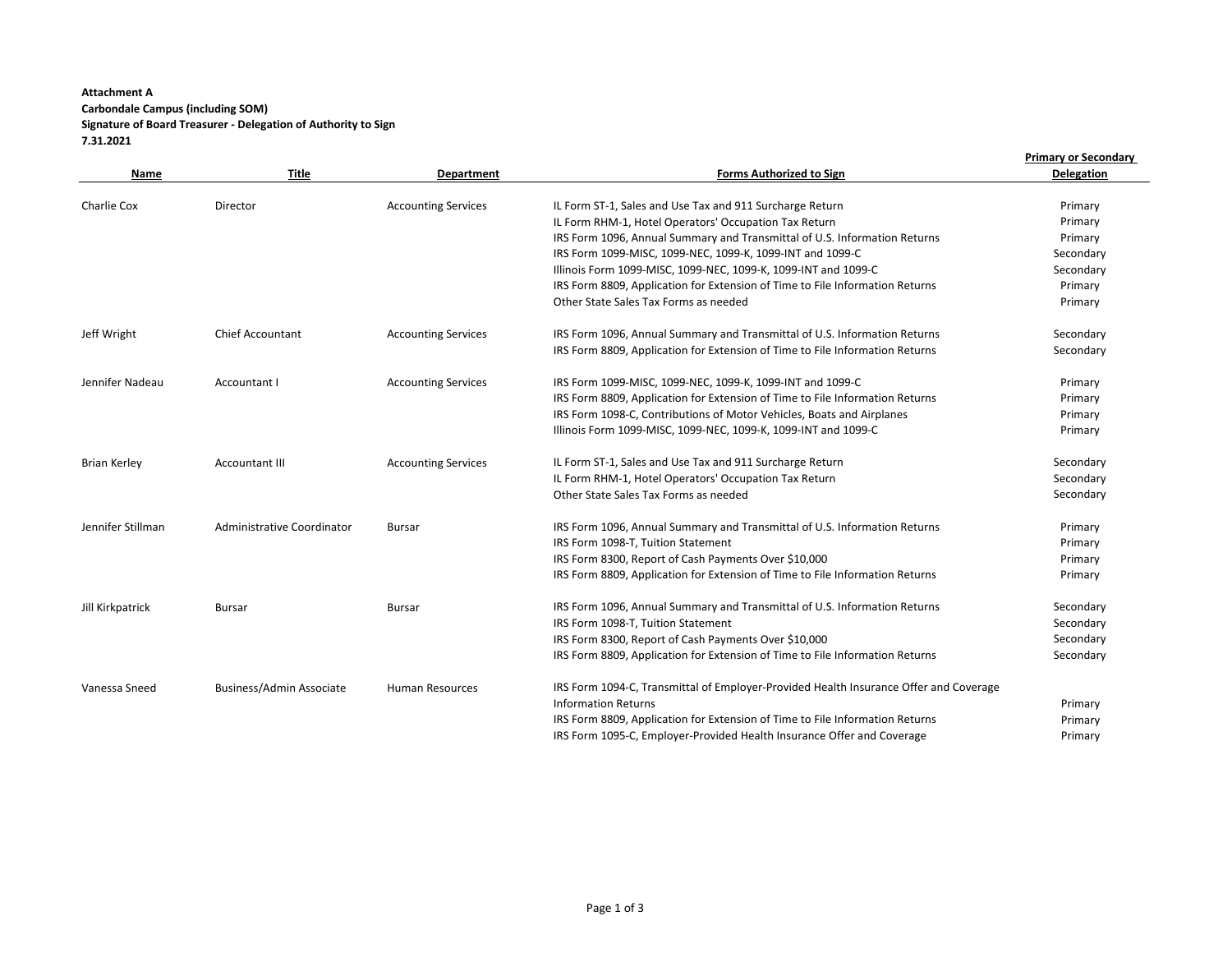## **Attachment A Carbondale Campus (including SOM) Signature of Board Treasurer - Delegation of Authority to Sign 7.31.2021**

|                |                         |                        |                                                                                       | <b>Primary or Secondary</b> |
|----------------|-------------------------|------------------------|---------------------------------------------------------------------------------------|-----------------------------|
| Name           | <b>Title</b>            | <b>Department</b>      | <b>Forms Authorized to Sign</b>                                                       | <b>Delegation</b>           |
|                | Business/Administrative |                        |                                                                                       |                             |
| Sue Jennings   | Associate               | <b>Human Resources</b> | IRS Form 941, Employer's Quarterly Federal Tax Return                                 | Primary                     |
|                |                         |                        | IRS Form 941-X, Adjusted Employer's Quarterly Federal Tax Return or Claim for Refund  | Primary                     |
|                |                         |                        | IRS Form W-2, Wage and Tax Statement                                                  | Primary                     |
|                |                         |                        | IRS Form W-3, Transmittal of Wage and Tax Statements                                  | Primary                     |
|                |                         |                        | IRS Form W-3C, Transmittal of Corrected Wage and Tax Statements                       | Primary                     |
|                |                         |                        | IRS Form 8809, Application for Extension of Time to File Information Returns          | Primary                     |
|                |                         |                        | IL Form IL-941, Withholding Income Tax Return                                         | Primary                     |
|                |                         |                        | IL Form IL-941-X, Amended Withholding Income Tax Return                               | Primary                     |
|                |                         |                        | IRS Form 1094-C, Transmittal of Employer-Provided Health Insurance Offer and Coverage |                             |
|                |                         |                        | <b>Information Returns</b>                                                            | Secondary                   |
|                |                         |                        | IDES Form UI-3/40, Employer's Contribution and Wage Report                            | Secondary                   |
|                |                         |                        | CA Form DE-88, Payroll Tax Withholding                                                | Secondary                   |
| Linda Wheetley | Administrative Aide     | <b>Human Resources</b> | IRS Form 941, Employer's Quarterly Federal Tax Return                                 | Secondary                   |
|                |                         |                        | IRS Form 941-X, Adjusted Employer's Quarterly Federal Tax Return or Claim for Refund  | Secondary                   |
|                |                         |                        | IRS Form W-2, Wage and Tax Statement                                                  | Secondary                   |
|                |                         |                        | IRS Form W-3, Transmittal of Wage and Tax Statements                                  | Secondary                   |
|                |                         |                        | IRS Form W-3C, Transmittal of Corrected Wage and Tax Statements                       | Secondary                   |
|                |                         |                        | IRS Form 8809, Application for Extension of Time to File Information Returns          | Secondary                   |
|                |                         |                        | IL Form IL-941, Withholding Income Tax Return                                         | Secondary                   |
|                |                         |                        | IL Form IL-941-X, Amended Withholding Income Tax Return                               | Secondary                   |
|                |                         |                        | IDES Form UI-3/40, Employer's Contribution and Wage Report                            | Primary                     |
|                |                         |                        | CA Form DE-88, Payroll Tax Withholding                                                | Primary                     |